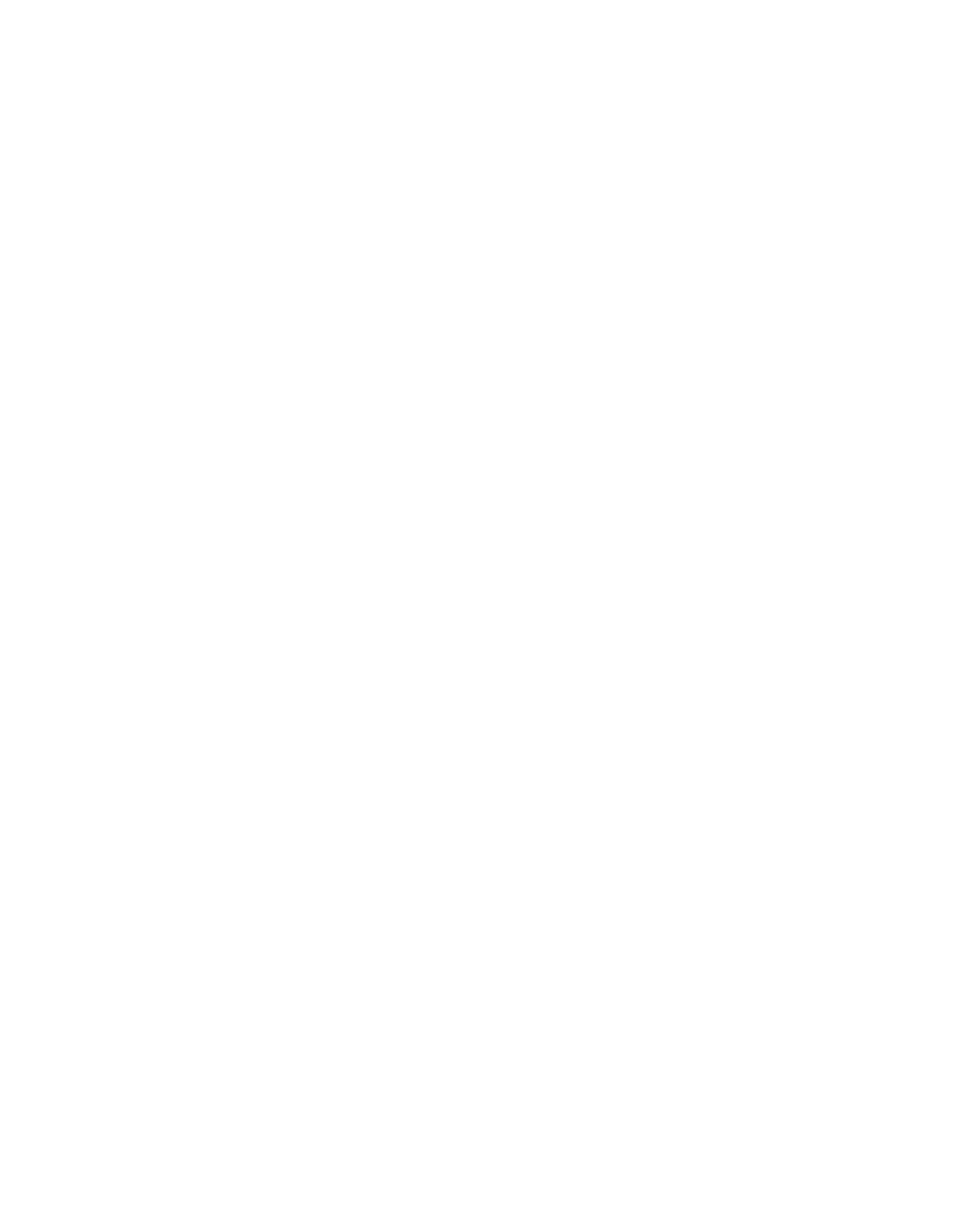### **Contents**

| <b>Section</b>                                | Page |
|-----------------------------------------------|------|
|                                               |      |
| Specifications<br>Pump Checks<br>Installation |      |
|                                               |      |
|                                               |      |
|                                               |      |
|                                               |      |
|                                               |      |
|                                               |      |



## **A** WARNING

Before handling this pump, always disconnect the power first. Do not use sparkable electrical devices or flames in a septic (gaseous) or possible septic sump.

Do not work under heavy suspended object unless there is a positive support under it to stop its fall in event of sling or hoist failure. Disregard of this warning could result in personal injury.

This pump should only be serviced by qualified or factory trained personnel.

# **A** CAUTION

This instruction manual includes necessary items for installation, operation and maintenance. Read this manual carefully to ensure correct installation, operation and maintenance.

Be sure to keep this instruction manual on hand for future reference.

Design of this EBARA pump is based on superior engineering and long experience. To prevent trouble and provide satisfactory operation and long life, it is important to understand the EBARA pump thoroughly by careful study of this manual. If any questions arise regarding this manual, please direct them to EBARA INTERNATIONAL CORPORATION.

# **Specifications**

# **A** CAUTION

Be careful not to exceed the given specifications in the use of your products.

Check the nameplate for your pump's head (HEAD), discharge volume (CAPACITY), speed (SPEED), motor voltage and current. Other specifications are noted in the chart below.

| <b>Item</b>                |             | <b>Specifications</b>                           |  |
|----------------------------|-------------|-------------------------------------------------|--|
|                            | Type        | Sewage, waste water, miscellaneous drain water  |  |
| Liquid handled             | Temperature | Motor: 1/2 - 5HP: 32 - 122° F                   |  |
|                            |             | Motor: 1/2 - 5HP: 32 - 104° F                   |  |
|                            | Casing      | Cast iron                                       |  |
| <b>Materials</b>           | Impeller    | Cast iron                                       |  |
|                            | Shaft       | 403 stainless steel                             |  |
| Motor type                 |             | Air filled submersible motor                    |  |
| Shaft seal lubrication oil |             | Turbine No. 32 ISO VG - 32                      |  |
| Maximum water depth        |             | 65 ft                                           |  |
| Installation               |             | with Quick Discharge Connector or floor mounted |  |

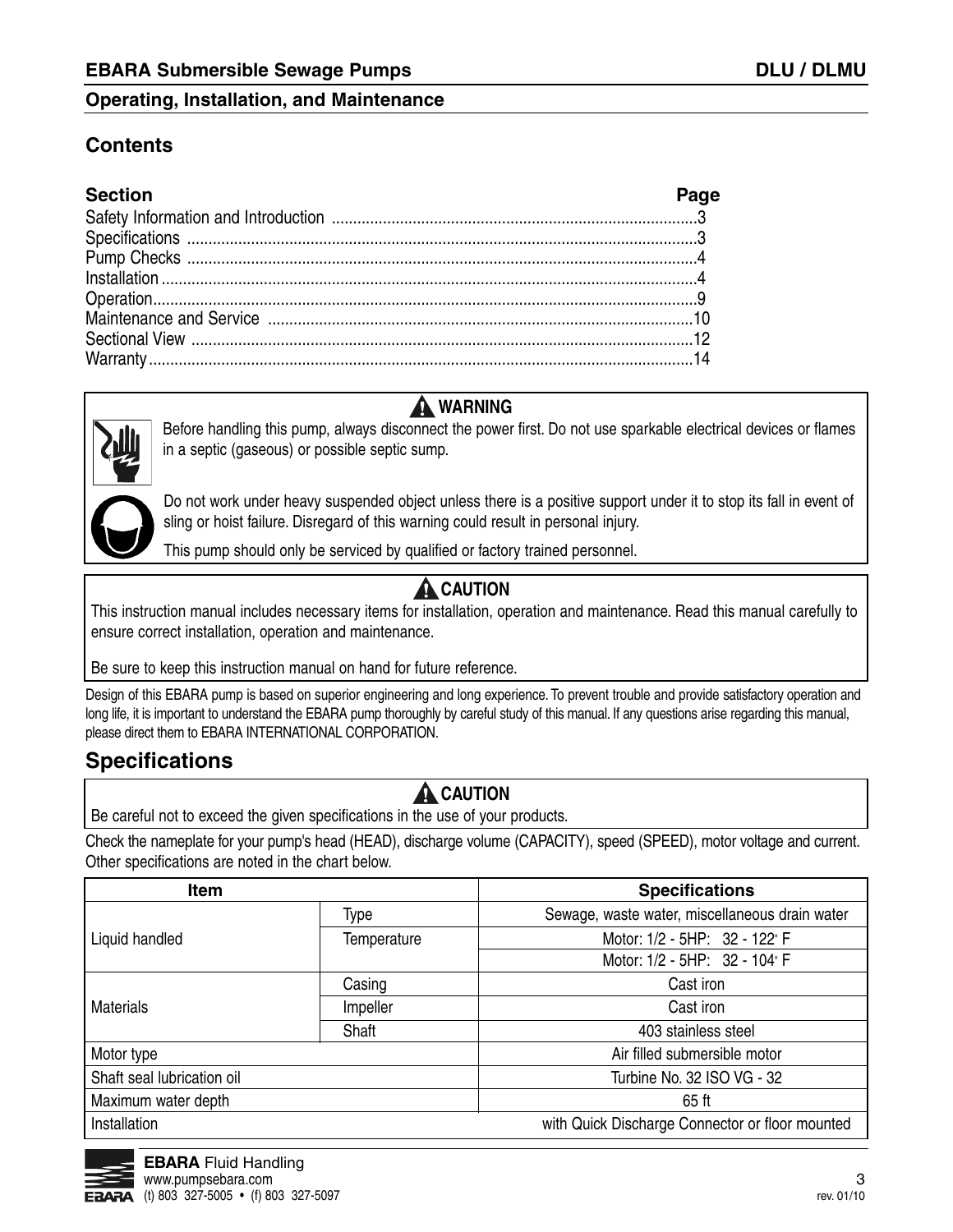## **Pump Checks**

- **1. Check the following points upon receipt of your pump:**
- (1) Check the name plate to confirm that it is the pump ordered.
- (2) Ensure that the pump voltage is the same as the power at your location.
- (3) Check oil level at oil plug.
- (4) Check that all plugs and fastening bolts are properly tightened.
- (5) Check that the pump has not been damaged and the cable glands and cables are in a satisfactory condition.
- (6) Check accessories and spare parts against the packing list.
- (7) Check that the impeller turns smoothly by hand.

### **2. Precautions when operation is suspended:**

(1) If operation is to be suspended for 30 days with the pump immersed in water, measure the insulation resistance of the motor.

If resistance is over 1 mega ohm, operate pump to prevent rust from developing on moving parts. Follow the instructions under OPERATION when pump operation is to be resumed.

(2) For dry storage, clean out pump and store in a dry place. Follow the instructions under INSTALLATION and OPERATION when pump operation is to be resumed.

# **Installation**

**1. Check the following before beginning installation:**



# **A** WARNING

All electrical work should be performed by a qualified electrician and all national and local electrical codes must be observed.

# **A**CAUTION

MOTOR PROTECTION (AUTO-CUT). The pump could still could have power to it if AUTO-CUT is kicked out.

Insulation resistance measurement:

(1) For three phase motor:

With the motor and cable (excluding the power supply connections) immersed in water, use a meggar to measure the insulation resistance between, the ground wire and each phase of the motor.

(2) For single phase motor: Use a megger to measure the insulation resistance between each wire and grounding wire

# **A** CAUTION

Measure the insulation resistance. The value should be more than 1 mega ohm. While making the measurement, keep the power supply cable off the ground.

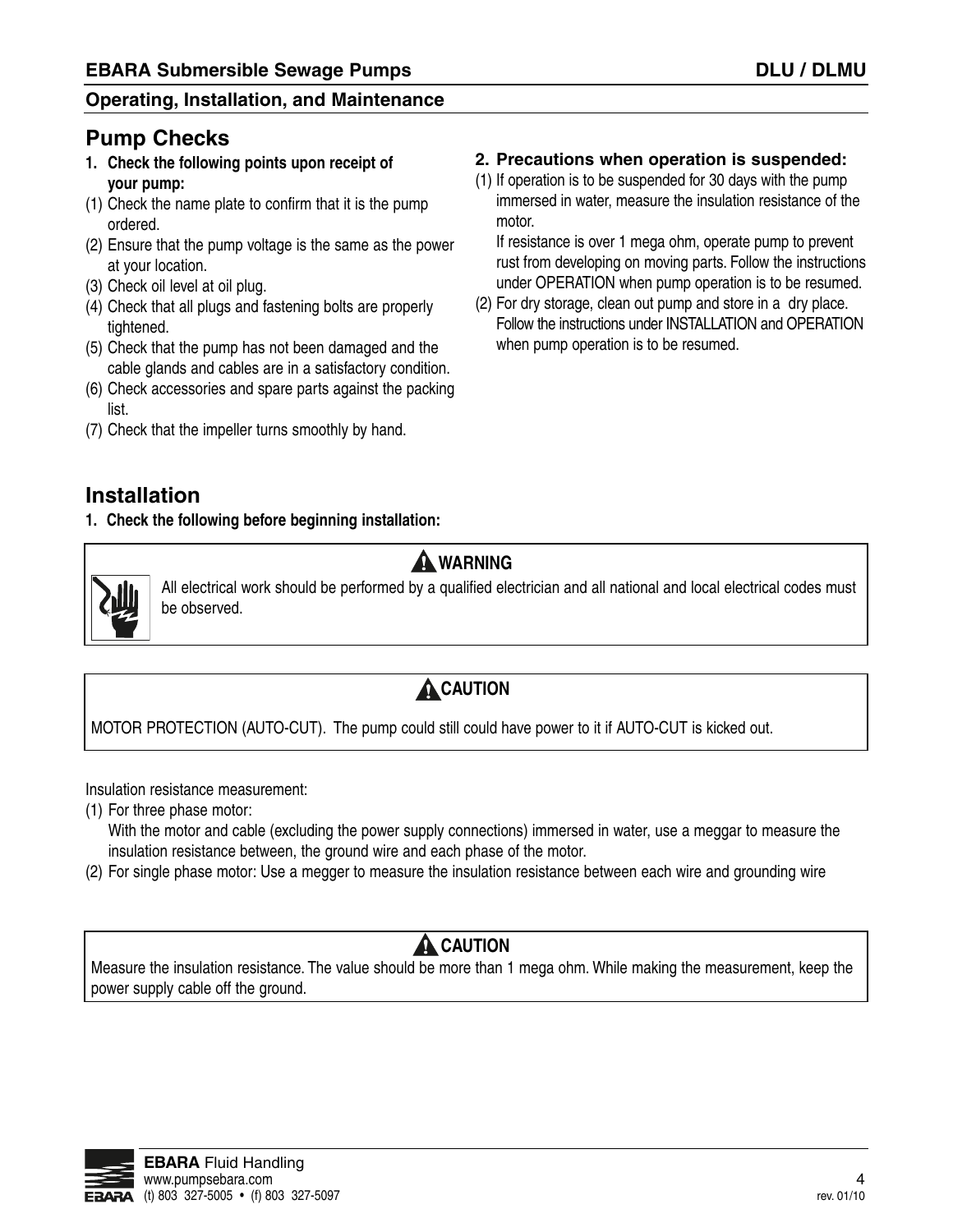# **Installation**

### **2. Pump Installation**

## **A** WARNING



When lifting the pump, use appropriate crane (or hoist) and lift system, check position and tightness of lift system so that weight of the pump is not UNBALANCED.

Failure to observe this precaution can result in serious accidents.

Handle the cables very carefully. If they are bent or pulled excessively, the cable and the moulded seal may be damaged, resulting in insulation failure. Also, care is needed to protect cable ends against water intrusion.

# **A** CAUTION

Before installation check rotation. Correct rotation is clockwise when viewed from top of motor. Read ELECTRICAL WIRING.

- 1. Clean the installation area.
- 2. Under no circumstances should the cable be pulled while the pump is being transported or installed. Attach a chain or rope to the grip and install the pump.
- 3. This pump must not be installed on its side. Ensure that it is installed upright on a secure base.
- 4. Install the pump at a location in the tank where there is the least turbulence.
- 5. If there is a flow of liquid inside the tank, support the cable where appropriate (See Fig. 1).
- 6. Install piping so that air will not be entrapped. If piping must be installed in such a way that air pockets are unavoidable, install an air release valve wherever such air pockets are most likely to develop.
- 7. Do not permit end of discharge piping to be submerged, as backflow will result when the pump is shut down.
- 8. Non-automatic pumps (model DLU, DLMU) do not have an automatic operating system based on built-in floats. Do not operate the pump for a long time with the water level near the minimum operating level as the automatic cut-off switch incorporated inside the motor will be activated.

To avoid dry operation, install an automatic operating system, as shown in Fig. 2 and maintain a safe operating water level.



**Fig. 1**



**Fig. 2**

H<sub>1</sub>: Operating water level

This must be above the top of the motor.

H2: Lowest water level (motor flange)

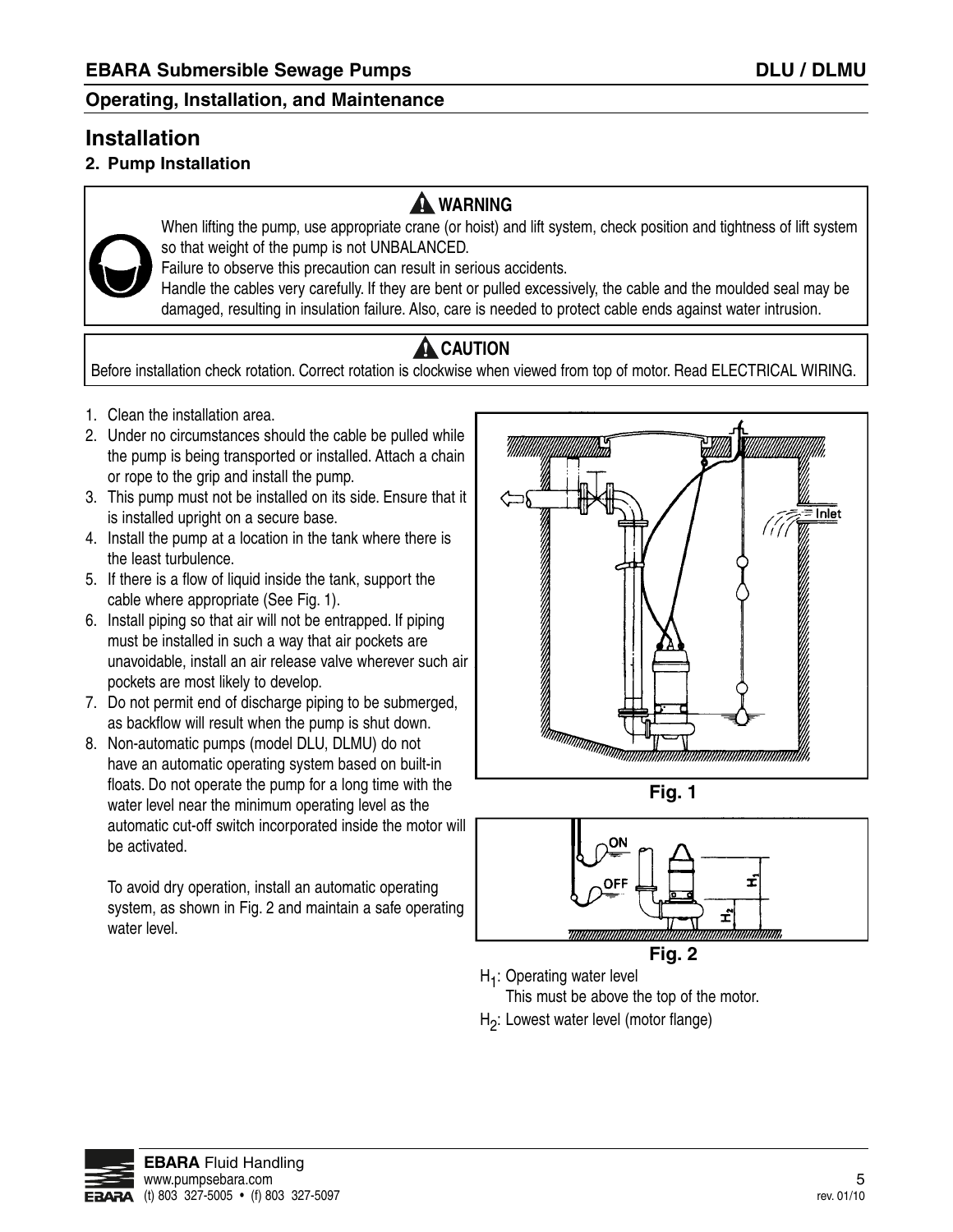### **Installation 3. Electrical Wiring:**



# **A** WARNING

Check that the power is locked off and disconnected before working on pump. All electrical work should be performed by a qualified electrician and all national and local electrical codes must be observed.

### (1) Wiring

- a) Wire as indicated for the appropriate start system as shown in Fig. 3.
- b) Loose connections will stop the pump. Make sure all electrical connections are secure.

### **Manual Operation Type – Single Phase**

Output 1 to 5HP



Capacity : 35A

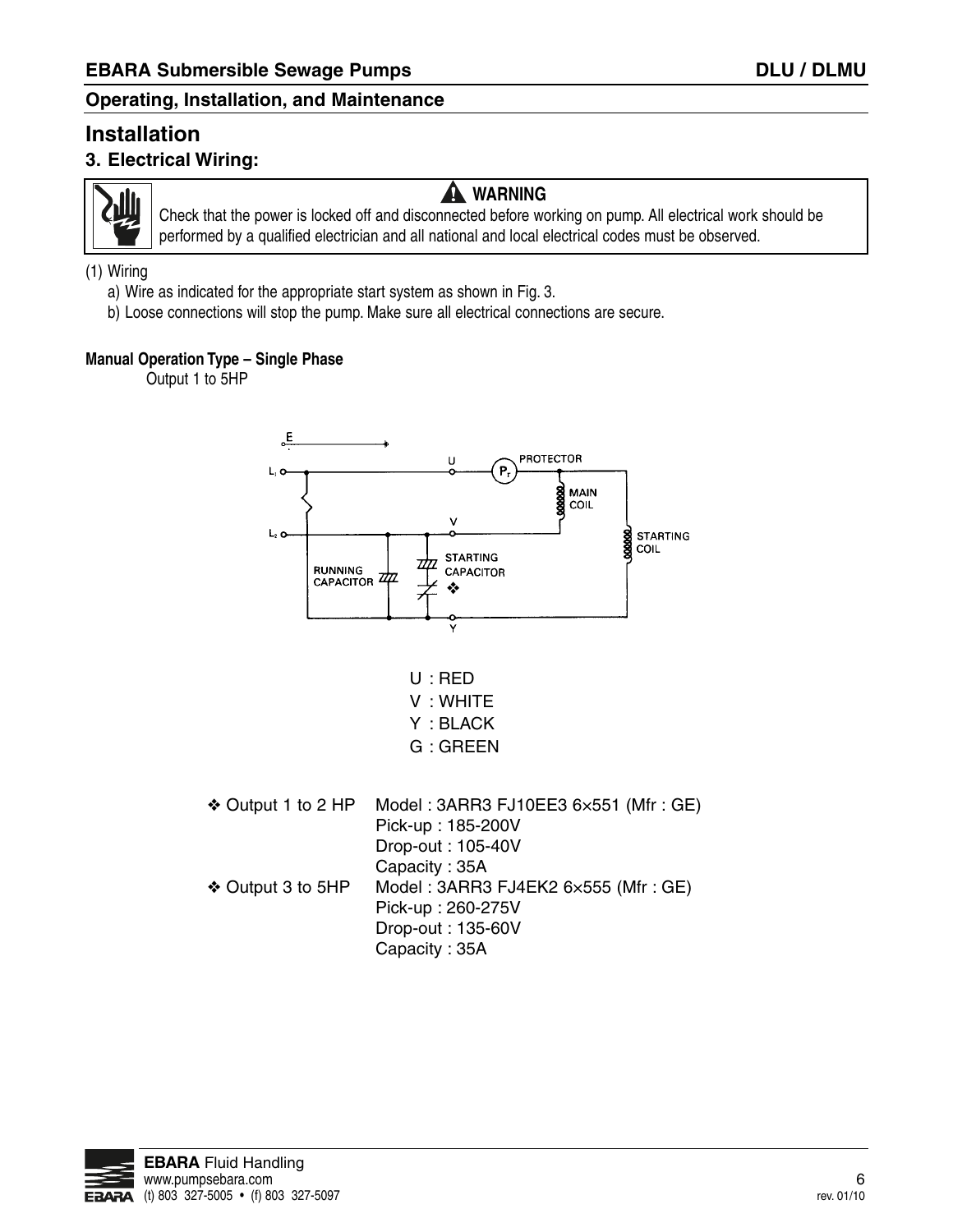### **Manual Operation Type – Three Phase**

Model DLU Output 1HP 208/230V





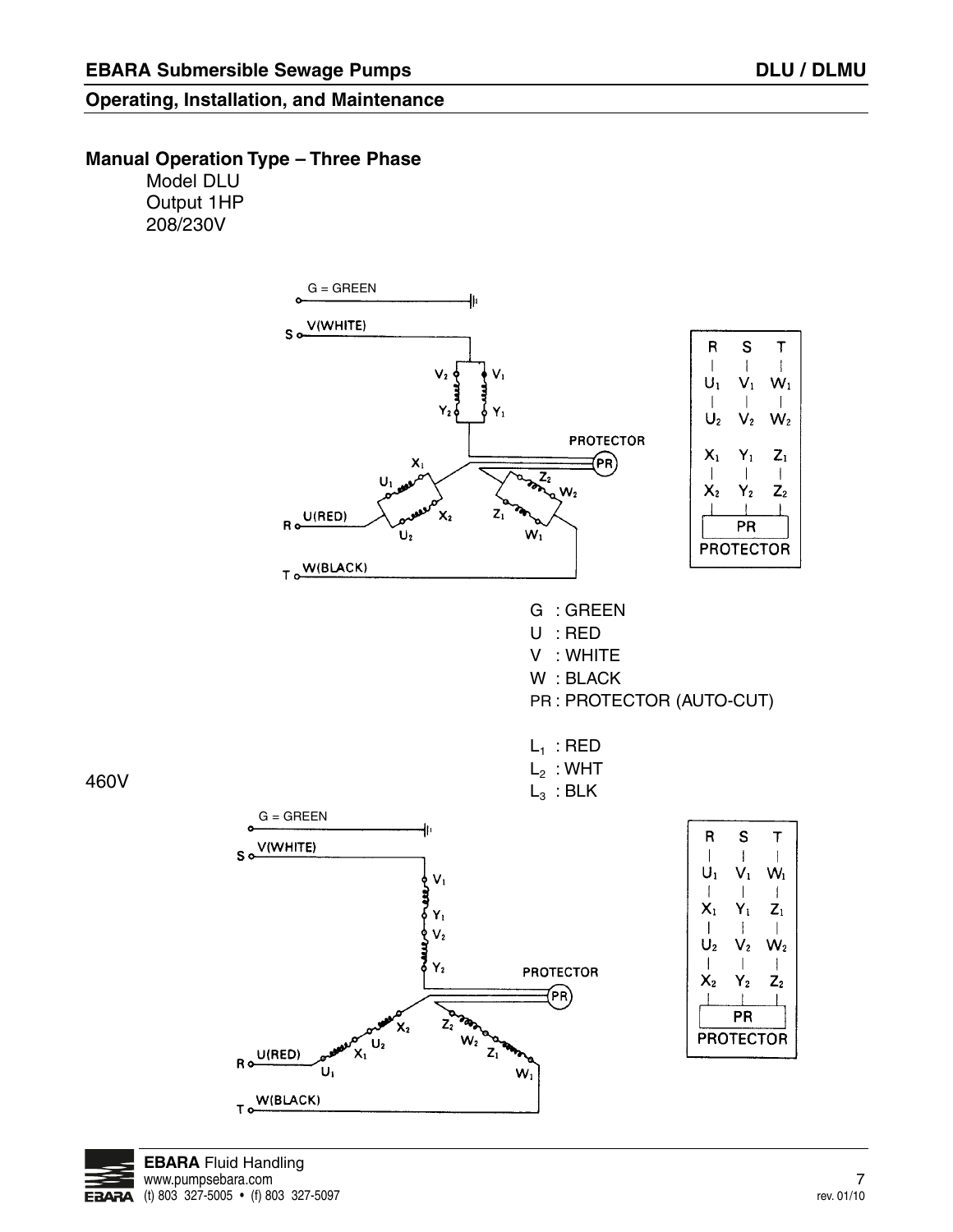### **Manual Operation Type – Three Phase**

Model DLU Output 2 - 5HP 208/230V



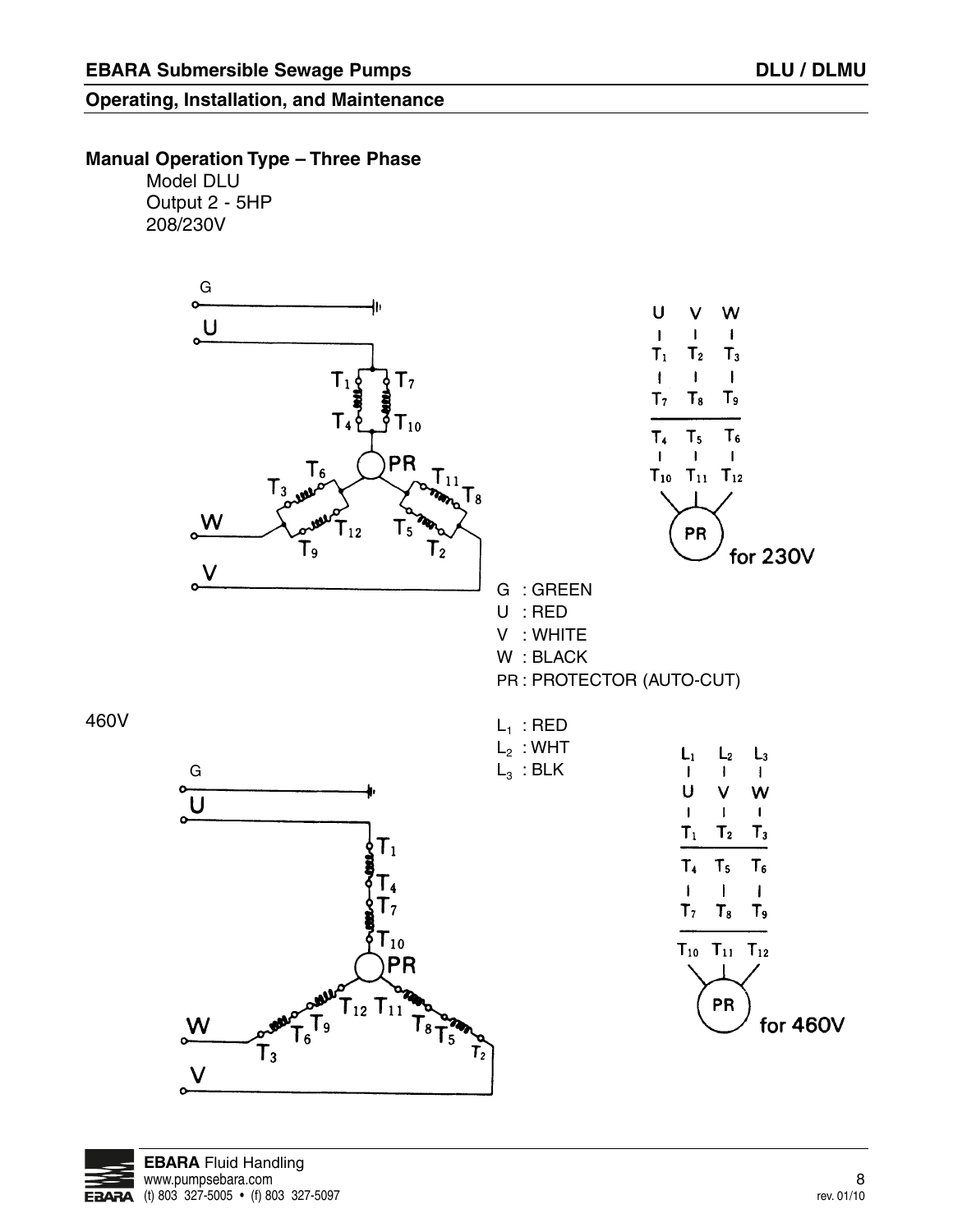# **Installation**

- (2) Cable
	- a) Never let the end of the cable contact water
	- b) If the cable is extended, do not immerse the splice in water.
	- c) Fasten the cable to the discharge piping with tape or vinyl strips.
	- d) Install the cable so that it will not overheat. Overheating is caused by coiling the cable and exposing it to direct sunlight.
- (3) Grounding

As shown in Fig. 4 ground the green wire (label E). Under no circumstances should the green wire be connected to the power supply.

(4) Use short circuit breakers to prevent danger of electrical shock.





# **Operation**

- **1. Before starting the pump:**
	- (1) After completing installation, measure the insulation resistance again as described in INSTALLATION.
	- (2) Check water level.

If the pump is operated continuously for an extended period of time in a dry condition or at the lowest water level, the motor protector (less than 10 HP) or the thermal detector (more than 15 HP) will be activated.

Constant repetition of this action will shorten pump service life. Do not start the pump again in such a situation until after the motor has completely cooled.

### **2. Test Operation:**

# **A** CAUTION

Check rotation. Correct rotation is clockwise when viewed from top of motor. Pump should be started with gate valve closed, and then the operator should open the valve gradually.

### (1) Model DLU, DLMU

- a) Turn the operating switch on and off a couple of times to check for normal pump start.
- b) Check the direction of rotation. If discharge volume is low or unusual sounds are heard when the pump is operating, rotation has been reversed. When this happens, reverse two of the three wires.
- c) Check amperage, voltage, and head pressure.

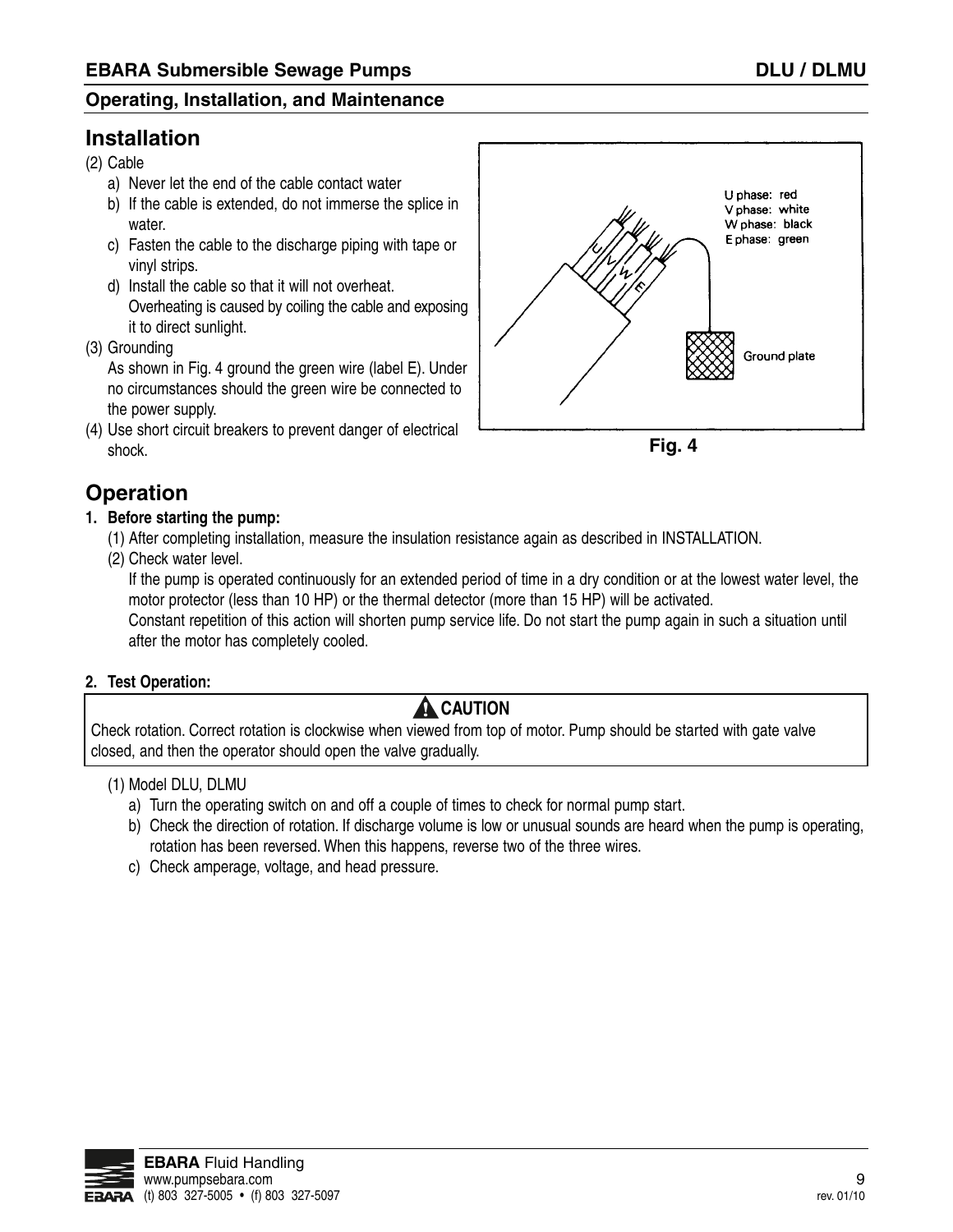### **Maintenance and Service**



**A** WARNING

Disconnect power cable from power source before servicing unit.

Normal maintenance should be done by qualified personnel.

Check pressure, output, voltage, current, vibration, and other specifications. Unusual readings may indicate a problem requiring immediate service. Contact your local EBARA INTERNATIONAL CORPORATION representative as soon as possible.

#### **1. Daily inspections:**

(1) Check current and ammeter fluctuation daily. If ammeter fluctuation is great, even though within the limits of pump rating, foreign matter may be clogging the pump. If the quantity of liquid discharged falls suddenly, foreign matter may be blocking the suction inlet.

### **2. Regular inspections:**

(1) Monthly inspections

Measure the insulation resistance. The value should be more than 1 mega ohm. If resistance starts to fall rapidly even with an initial indication of over 1 mega ohm, this may be an indication of trouble and repair work is required.

(2) Every 6 months

Check the mechanical seal every six months. If you notice water mixed with the oil or cloudy texture of the oil, these may be indications of a defective mechanical seal requiring replacement. The service life of the mechanical seal can be prolonged by replacing the oil in the mechanical seal chamber once a year. When replacing the oil, lay the pump on its side, with filler plug on top as shown in Fig. 5.



**Fig. 5**

### **Oil Capacities for DLU/DLMU pumps**

| НP |  | Oil    |  |  |
|----|--|--------|--|--|
|    |  | 21 ozs |  |  |
| 2  |  | 31 ozs |  |  |
| 3  |  | 42 ozs |  |  |
| 5  |  | 47 ozs |  |  |
|    |  |        |  |  |

### **Table 1**

(3) Preventive maintenance yearly

Conduct an overhaul of the pump annually. These intervals will reduce the possibility of future trouble.

### **3. Parts that will need to be replaced:**

Replace the appropriate part when the following conditions are apparent.

| <b>Replaceable Part</b> | <b>Mechanical Seal</b>                                   | Oil Filter plug gasket                      | <b>Lubricating oil</b>       | O-ring                         |
|-------------------------|----------------------------------------------------------|---------------------------------------------|------------------------------|--------------------------------|
| Replacement guide       | Whenever oil in<br>mechanical seal<br>chamber is clouded | Whenever oil is<br>replaced or<br>inspected | Whenever clouded<br>or dirty | Whenever pump<br>is overhauled |
| Frequency               | Annually                                                 | Annually                                    | Annually                     | Annually                       |

Above replacement schedule is based on normal operating conditions.

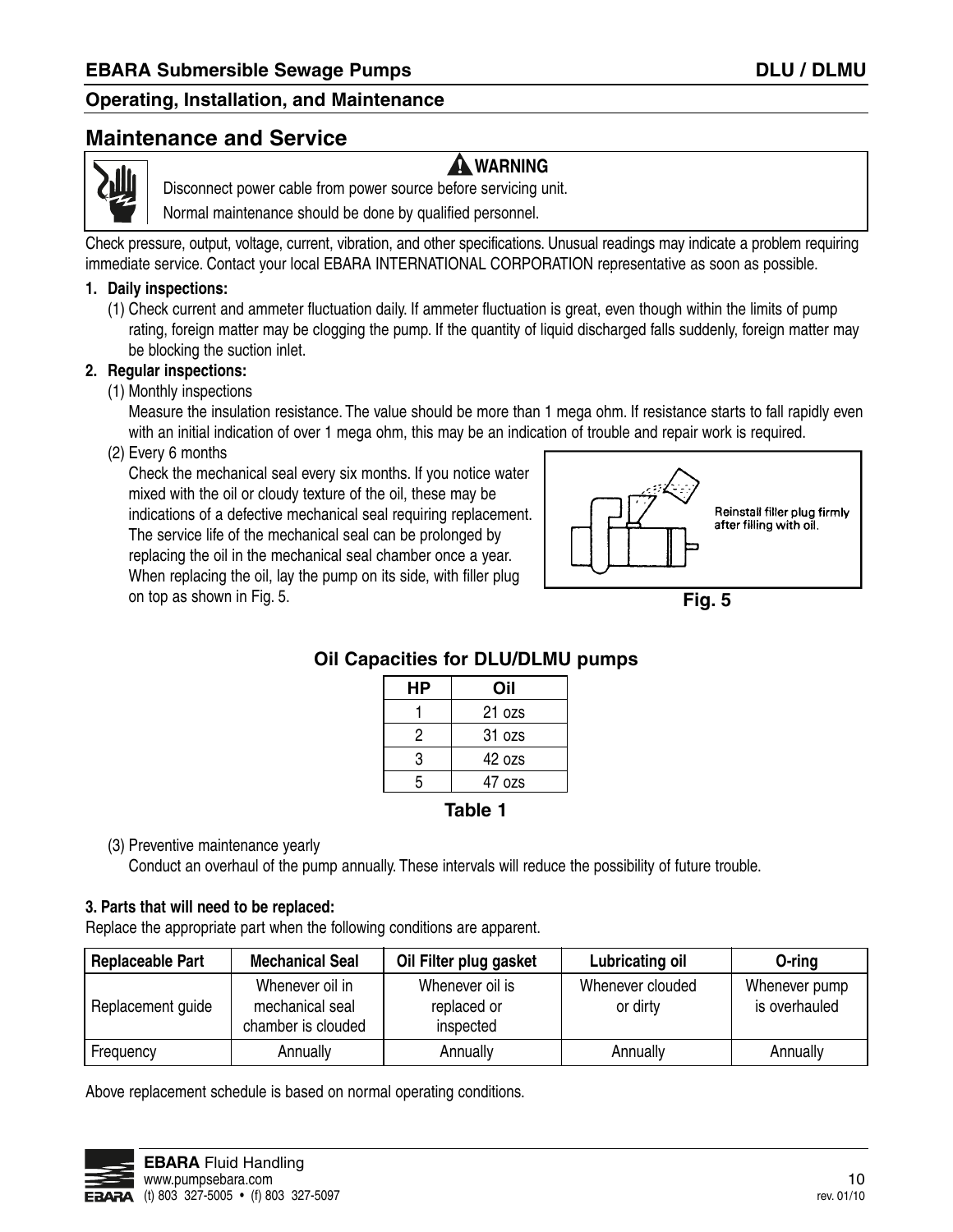### **Troubleshooting**

# **A** CAUTION

All service should be done by factory trained or qualified personnel only.

| <b>Trouble</b>                                                                                                                                                                                                                                                                                                                                             | Cause                                                                                                                                                                                                                                                                                                                                                                                                                            | Remedy                                                                                                                                                                                                                                                                                                                                                                                                                           |
|------------------------------------------------------------------------------------------------------------------------------------------------------------------------------------------------------------------------------------------------------------------------------------------------------------------------------------------------------------|----------------------------------------------------------------------------------------------------------------------------------------------------------------------------------------------------------------------------------------------------------------------------------------------------------------------------------------------------------------------------------------------------------------------------------|----------------------------------------------------------------------------------------------------------------------------------------------------------------------------------------------------------------------------------------------------------------------------------------------------------------------------------------------------------------------------------------------------------------------------------|
| Does not start.<br>Starts, but<br>immediately stops.                                                                                                                                                                                                                                                                                                       | (1) Power failure<br>(2) Large discrepancy between power source and voltage<br>(3) Significant drop in voltage                                                                                                                                                                                                                                                                                                                   | (1)-(3) Contact electric power company; devise counter-measures                                                                                                                                                                                                                                                                                                                                                                  |
|                                                                                                                                                                                                                                                                                                                                                            | (4) Motor phase malfunction<br>(5) Electric circuit connection faulty<br>(6) Faulty connection of control circuit<br>(7) Blown fuse<br>(8) Faulty magnetic switch<br>(9) Water is not at level indicated by float<br>(10) Float is not in appropriate level<br>(11) Float defective<br>(12) Short circuit breaker is functioning<br>(13) Foreign matter clogging pump<br>(14) Motor burned out<br>(15) Motor bearing broken      | (4) Inspect connections and magnetic switch<br>(5) Inspect electric circuit<br>(6) Correct wiring<br>(7) Replace with correct type of fuse<br>(8) Replace with correct type of magnetic switch<br>(9) Raise water level<br>(10) Move float to an appropriate starting level<br>(11) Repair or replace<br>(12) Repair location of short circuit<br>(13) Remove foreign matter<br>(14) Repair or replace<br>(15) Repair or replace |
| Operates, but stops<br>after a while.                                                                                                                                                                                                                                                                                                                      | (1) Prolonged dry operation has activated motor protector<br>and caused pump to stop<br>(2) High liquid temperature has activated motor protector<br>and caused pump to stop                                                                                                                                                                                                                                                     | (1) Raise stop water level<br>(2) Lower liquid temperature                                                                                                                                                                                                                                                                                                                                                                       |
| Does not pump.<br>Inadequate volume.                                                                                                                                                                                                                                                                                                                       | (1) Reverse rotation<br>(2) Significant drop in voltage<br>(3) Operating a 60Hz pump on 50Hz<br>(4) Discharge head is high<br>(5) Large piping loss<br>(6) Low operating water level causes air suction<br>(7) Leaking from discharge piping<br>(8) Clogging of discharge piping<br>(9) Foreign Matter in suction inlet<br>(10) Foreign matter clogging pump                                                                     | (1) Correct rotation (see Operation 2, (3))<br>(2) Contact electric power company and devise<br>counter-measures<br>(3) Check nameplate<br>(4) Recalculate and adjust<br>(5) Recalculate and adjust<br>(6) Raise water level or lower pump<br>(7) Inspect, repair<br>(8) Remove foreign matter<br>(9) Remove foreign matter<br>(10) Disassemble and remove foreign matter                                                        |
| Over current                                                                                                                                                                                                                                                                                                                                               | (11) Worn impeller<br>(1) Unbalanced current and voltage<br>(2) Significant voltage drop<br>(3) Motor phase malfunction<br>(4) Operating 50HZ pump on 60Hz<br>(5) Reverse rotation<br>(6) Low head; excessive volume of water<br>(7) Foreign matter clogging pump<br>(8) Motor bearing is worn or damaged                                                                                                                        | (11) Replace impeller<br>(1) Contact electric power company and devise counter-measure<br>(2) Contact electric power company and devise counter-measure<br>(3) Inspect connections and magnetic switch<br>(4) Check nameplate<br>(5) Correct rotation (see Operation 2. (3))<br>(6) Replace pump with low head pump<br>(7) Disassemble and remove foreign matter<br>(8) Replace bearing                                          |
| Pump vibrates;<br>excessive operating<br>noise.                                                                                                                                                                                                                                                                                                            | (1) Reverse rotation<br>(2) Pump clogged with foreign matter<br>(3) Piping resonates<br>(4) Gate valve is closed too far                                                                                                                                                                                                                                                                                                         | (1) Correct rotation<br>(2) Disassemble and remove foreign matter<br>(3) Improve piping<br>(4) Open gate valve                                                                                                                                                                                                                                                                                                                   |
| Single phase motor:<br>Motor hums, but will not<br>run, over load trips.<br>In approximately 15-20<br>seconds. After an off<br>time of 30-60 seconds,<br>overload protector will<br>reclose. If motor again<br>hums and overload trips,<br>the fault is probably due to<br>either a defective start<br>capacitor or relay, or<br>perhaps the motor itself. | (1) Defective start capacitor<br>(2) Defective relay:<br>a) Check relay coil with continuity meter<br>b) Check for loose or broken connection in relay and<br>start capacitor circuit<br>c) If after step (2b) motor fails to start, check with<br>continuity indicator across terminal 162<br>(3) Defective motor; if motor fails to start after replacing<br>relay (start or run capacitor if used), motor may be<br>defective | (1) Replace start capacitor.<br>(2a) Replace relay if open coil is found<br>(2b) If circuit is intact, replace start capacitor and restart motor<br>(2c) If no continuity is indicated, replace relay<br>(3) Check motor for electrical and mechanical defects                                                                                                                                                                   |

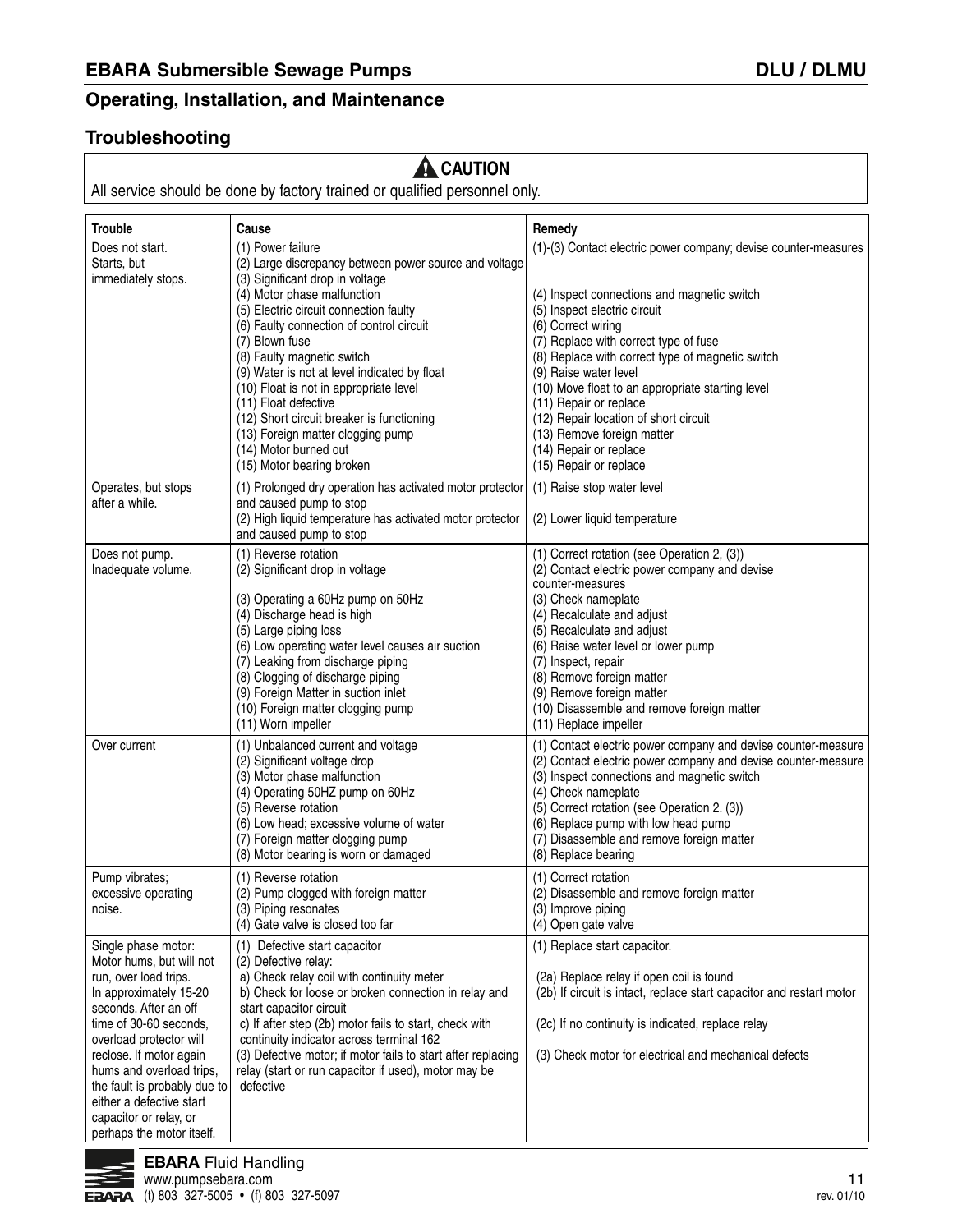#### **Construction Single Phase**

1 to 5HP

 $(81)$  $(876)$  $\widehat{200}$  $\widetilde{\frac{120}{5}}$  $\frac{115}{3}$ ∰ب  $\frac{849}{2}$ बाना ब  $\binom{1}{8}$  $\frac{115}{2}$ ۴  $\widehat{800}$ (830  $(802)$  $\widetilde{\mathbb{F}}$  $(814)$  $(193)$  $\frac{849}{1}$  $(816)$ لہا  $(11)$  $\sqrt{\frac{115}{1}}$  $(039)$ 回 ₽  $\left(\frac{120}{4}\right)$ 向上  $(005)$  $(135)$ 磵 IA  $(2|3)$ (001)  $\frac{120}{3}$ (021) (174  $($ 080 $)$  $\frac{117}{1}$  $\frac{120}{1}$ (012  $\frac{120}{2}$  $(25)$ 

PART NO. 001 005 012 021 039 080 †111 †115-1 O-RING †115-2 O-RING †115-3 O-RING †117-1 GASKET †117-2 GASKET 120-1 BOLT 120-2 120-3 BOLT 120-4 BOLT 120-5 BOLT PART NAME **CASING** INTERMEDIATE CASING SUCTION COVER IMPELLER KEY **BUSHING** MECHANICAL SEAL **BOLT** MATERIAL CAST IRON CAST IRON CAST IRON CAST IRON 420 STAINLESS STEEL — RUBBER (NBR) RUBBER (NBR) RUBBER (NBR) 304 STAINLESS 304 STAINLESS 304 STAINLESS 304 STAINLESS 304 STAINLESS ASTM, AISI CODE A48 Class 30 A48 Class 30 A48 Class 30 A48 Class 30 AISI420 A283 Grade D AISI304 AISI304 AISI304 AISI304 AISI304 NO. FOR 1 UNIT 1 1 1 1 1 1 1 SET 1 1 1 1 1 3 or 4 4 4 or 8 4  $\frac{1}{2}$ PART NO. 125 135 174 193 200 213 801 802 811 814 816 817 830 †849-1 †849-2 876

| <b>PART</b><br>NO. | PART NAME              | <b>MATERIAL</b>      | ASTM, AISI<br>CODE | NO. FOR<br>1 UNIT |
|--------------------|------------------------|----------------------|--------------------|-------------------|
| 125                | <b>BOLT</b>            | 304 STAINLESS        | AISI304            |                   |
| 135                | <b>WASHER</b>          | 304 STAINLESS        | AISI304            |                   |
| 174                | <b>DISCHARGE ELBOW</b> | <b>CAST IRON</b>     | A48 Class 30       |                   |
| 193                | OIL PLUG               | 316 STAINLESS        | AISI316            |                   |
| 200                | <b>LIFTING HANGER</b>  | <b>STEEL</b>         | A283 Grade D       |                   |
| 213                | AIR VENT VALVE         | <b>BRASS</b>         | B36 NO. 272        |                   |
| 801                | <b>ROTOR</b>           |                      |                    |                   |
| 802                | <b>STATOR</b>          |                      |                    |                   |
| 811                | SUBMERSIBLE CABLE      |                      |                    |                   |
| 814                | <b>MOTOR FRAME</b>     | <b>CAST IRON</b>     | A48 Class 30       |                   |
| 816                | <b>BRACKET</b>         | <b>CAST IRON</b>     | A48 Class 30       |                   |
| 817                | <b>BRACKET</b>         | <b>CAST IRON</b>     | A48 Class 30       |                   |
| 830                | <b>SHAFT</b>           | <b>403 STAINLESS</b> | AISI403            |                   |
| +849-1             | <b>BALL BEARING</b>    |                      |                    |                   |
| +849-2             | <b>BALL BEARING</b>    |                      |                    |                   |
| 876                | <b>MOTOR PROTECTOR</b> |                      |                    |                   |
|                    |                        |                      |                    |                   |

Motors are purchased as a complete unit.

†: Recommended spare parts.

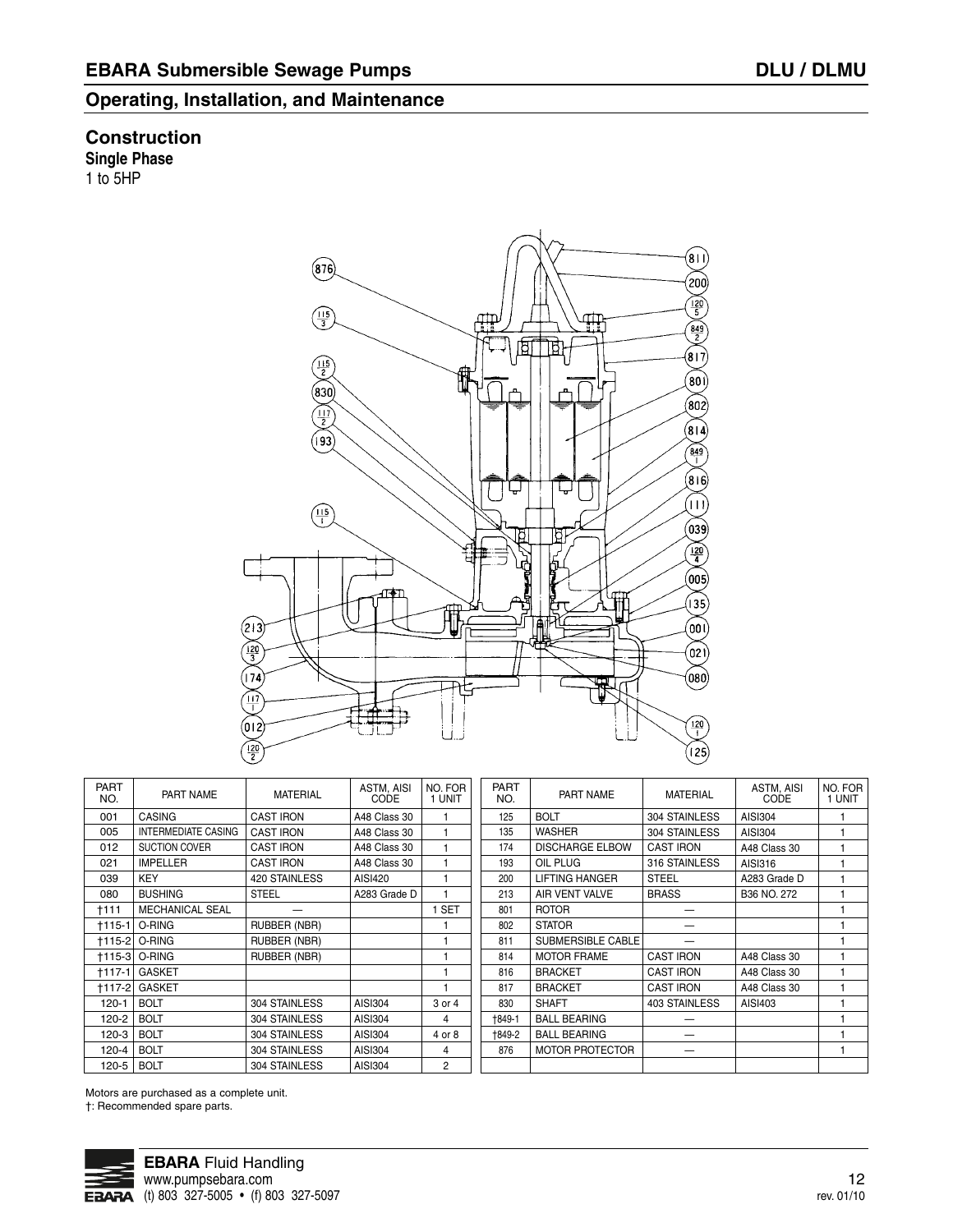### **Construction**

**Three Phase**

1 to 5HP



| <b>PART</b><br>NO. | PART NAME                  | <b>MATERIAL</b>     | ASTM, AISI<br>CODE | NO. FOR<br>1 UNIT | <b>PART</b><br>NO. | PAR <sub>1</sub> |
|--------------------|----------------------------|---------------------|--------------------|-------------------|--------------------|------------------|
| 001                | <b>CASING</b>              | <b>CAST IRON</b>    | A48 Class 30       | 1                 | 125                | <b>BOLT</b>      |
| 005                | <b>INTERMEDIATE CASING</b> | <b>CAST IRON</b>    | A48 Class 30       | 1                 | 135                | <b>WASHER</b>    |
| 012                | <b>SUCTION COVER</b>       | <b>CAST IRON</b>    | A48 Class 30       | 1                 | 174                | <b>DISCHAR</b>   |
| 021                | <b>IMPELLER</b>            | <b>CAST IRON</b>    | A48 Class 30       | 1                 | 193                | OIL PLUG         |
| 039                | <b>KEY</b>                 | 420 STAINLESS       | AISI420            | 1                 | 200                | <b>LIFTING H</b> |
| 080                | <b>BUSHING</b>             | <b>STEEL</b>        | A283 Grade D       | 1                 | 213                | <b>AIR VENT</b>  |
| †111               | <b>MECHANICAL SEAL</b>     |                     |                    | 1 SET             | 801                | <b>ROTOR</b>     |
| $+115-1$           | O-RING                     | RUBBER (NBR)        |                    |                   | 802                | <b>STATOR</b>    |
|                    | <b>+115-2 O-RING</b>       | <b>RUBBER (NBR)</b> |                    | 1                 | 811                | <b>SUBMERS</b>   |
|                    | <b>+115-3 O-RING</b>       | <b>RUBBER (NBR)</b> |                    | 1                 | 814                | <b>MOTOR F</b>   |
| $+115-4$           | O-RING                     | RUBBER (NBR)        |                    | 1                 | 816                | <b>BRACKET</b>   |
| $+117-1$           | <b>GASKET</b>              |                     |                    | 1                 | 817                | <b>BRACKET</b>   |
|                    | <b>+117-2 GASKET</b>       |                     |                    | 1                 | 830                | <b>SHAFT</b>     |
| $+117-3$           | <b>GASKET</b>              | RUBBER (NBR)        |                    | 1                 | 842                | <b>MOTOR C</b>   |
| $120 - 1$          | <b>BOLT</b>                | 304 STAINLESS       | AISI304            | 3 or 4            | 848                | <b>MOTOR P</b>   |
| 120-2              | <b>BOLT</b>                | 304 STAINLESS       | AISI304            | 4                 | +849-1             | <b>BALL BEA</b>  |
| 120-3              | <b>BOLT</b>                | 304 STAINLESS       | AISI304            | 4 or 8            | †849-2             | <b>BALL BEA</b>  |
| 120-4              | <b>BOLT</b>                | 304 STAINLESS       | AISI304            | 4                 | 915                | <b>EXTERNA</b>   |
|                    |                            |                     |                    |                   |                    |                  |

| <b>PART</b><br>NO. | PART NAME              | <b>MATERIAL</b>      | ASTM, AISI<br>CODE | NO. FOR<br>1 UNIT |
|--------------------|------------------------|----------------------|--------------------|-------------------|
| 125                | <b>BOLT</b>            | 304 STAINLESS        | AISI304            | 1                 |
| 135                | <b>WASHER</b>          | 304 STAINLESS        | AISI304            |                   |
| 174                | <b>DISCHARGE ELBOW</b> | <b>CAST IRON</b>     | A48 Class 30       | 1                 |
| 193                | OIL PLUG               | 316 STAINLESS        | AISI316            | 1                 |
| 200                | <b>LIFTING HANGER</b>  | <b>STEEL</b>         | A283 Grade D       | 1                 |
| 213                | AIR VENT VALVE         | <b>BRASS</b>         | B36 NO. 272        | 1                 |
| 801                | <b>ROTOR</b>           |                      |                    |                   |
| 802                | <b>STATOR</b>          |                      |                    | 1                 |
| 811                | SUBMERSIBLE CABLE      |                      |                    | 1                 |
| 814                | <b>MOTOR FRAME</b>     | <b>CAST IRON</b>     | A48 Class 30       | 1                 |
| 816                | <b>BRACKET</b>         | <b>CAST IRON</b>     | A48 Class 30       | 1                 |
| 817                | <b>BRACKET</b>         | <b>CAST IRON</b>     | A48 Class 30       |                   |
| 830                | SHAFT                  | <b>403 STAINLESS</b> | AISI403            | 1                 |
| 842                | <b>MOTOR COVER</b>     | <b>CAST IRON</b>     | A48 Class 30       | 1                 |
| 848                | <b>MOTOR PROTECTOR</b> |                      |                    | 1                 |
| +849-1             | <b>BALL BEARING</b>    |                      |                    |                   |
| +849-2             | <b>BALL BEARING</b>    |                      |                    |                   |
| 915                | EXTERNAL TERMINAL      |                      |                    | 1                 |

Motors are purchased as a complete unit. Parts No. 115-2 is not installed for 2HP Parts No. 117-3 is not installed for 1HP †: Recommended spare parts.

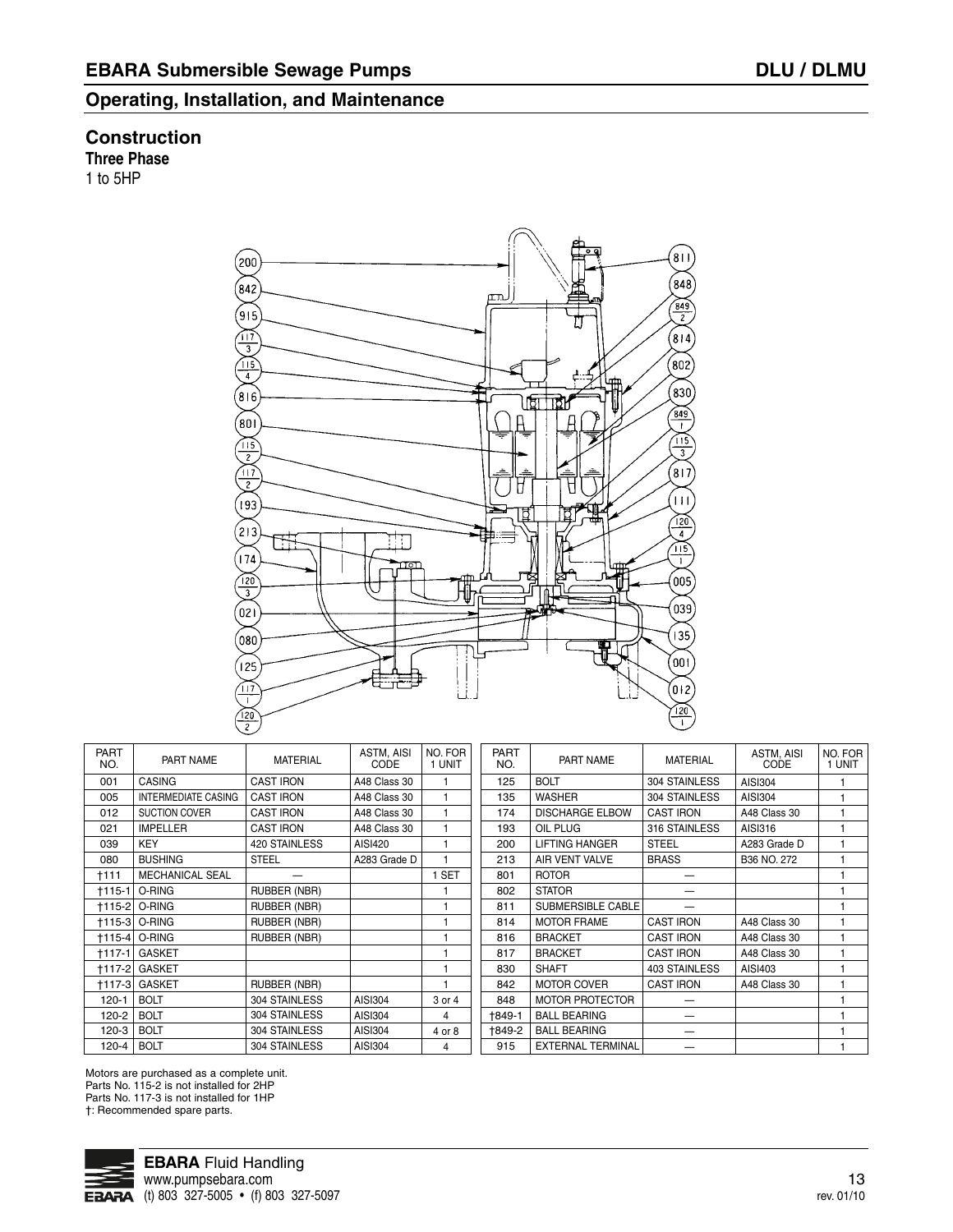#### **All specifications subject to change without notice.**

#### **Ebara International Corporation**

1651 Cedar Line Drive Rock Hill, SC 29730

#### **STANDARD CONDITIONS OF SALE**

These STANDARD CONDITIONS OF SALE ("Conditions") exclusively define the contractual relationship between EBARA INTERNATIONAL CORPORATION ("EIC") and the Purchaser, and no terms proposed by the Purchaser in conflict with or additional to these Conditions shall become a part of the contract of sale unless expressly accepted in writing by EIC. Any EIC proposal to which these Conditions are attached shall be for information purposes only, and Purchaser's order is subject to acceptance and acknowledgment by EIC as the supplier of the equipment ordered in accordance with these conditions.

#### TERMS OF PAYMENT

Terms of Payment for any order based on these Conditions shall be included in the EIC Proposal of which these Conditions are a part.

#### PRICE ADJUSTMENT

The price clauses applicable to the contract of sale of which these Conditions are a part are included in the EIC Proposal and are based on the proposed shipping date of the equipment cited. In the event of delays in release to manufacture or in shipment for any reason, the contract price shall be adjusted to the price in effect at the time of shipment. Some equipment to be provided hereunder which is not manufactured by EIC ("Other Equipment") may be subject to different pricing adjustment policies than those stated for the EIC-manufactured equipment ("EIC Products"), which Other Equipment shall be identified in the Proposal of which these Conditions are a part and which shall be incorporated in the contract.

#### I. WARRANTY, REMEDY, DISCLAIMER

EIC warrants for a period of twelve months from the date of initial startup or eighteen months from the date of shipment, whichever shall first occur (the "Warranty Period") the EIC Products to be delivered hereunder against defects in material and workmanship, under normal use and service when installed, used and maintained in accordance with instructions supplied by EIC. This is EIC's sole and exclusive warranty. It applies only to EIC Products and specifically excludes Other Equipment, whether or not such Other Equipment is included in EIC's scope of supply hereunder. Such Other Equipment is warranted only by its manufacturer. If such a defect appears in EIC Products within the Warranty Period and Purchaser has given EIC immediate written notice of same, EIC will either repair the part, or at its option replace the part, by shipping a similar part F.O.B. EIC's shipping point, or at its option refund an equitable portion of the purchase price. EIC may require the return of the defective part, transportation prepaid, to establish the claim. All costs of removal, reinstallation, field labor and transportation shall be borne by the Purchaser. No allowance will be made for repairs without EIC's written consent or approval, and the Warranty Period shall not be suspended upon stopping operation for warranty repairs, nor recommence upon completion of the warranty repairs, but shall run continuously from commencement until normal expiration. Repair parts shall carry no greater warranty than the remaining balance of the underlying EIC Product into which they may be installed, expiring at the same time as said underlying warranty.

Any descriptions of the EIC Products or Other Equipment, any specifications, and any samples, models, bulletins, or similar material used in connection with this sale are for the sole purpose of identifying the said Equipment and are not to be construed as express or implied warranties. Unless during the warranty period all repairs or replacements or parts or components for EIC Products are with EIC-approved parts or components, and all warranty service is performed by EIC or its authorized distributor or representative, the warranty responsibility of EIC shall immediately terminate.

EIC MAKES NO OTHER WARRANTY OF ANY KIND WHATSOEVER, EXPRESS OR IMPLIED; AND ALL WARRANTIES OF MERCHANTABILITY AND FITNESS FOR A PARTICULAR PURPOSE ARE HEREBY DISCLAIMED BY EIC AND EXCLUDED FROM THESE CONDITIONS. The Purchaser's sole and exclusive remedy, whether upon warranty, contract or tort, including negligence, will be to proceed under this warranty. All liability of EIC shall terminate no later than the expiration of the Warranty Period.

\_N.B.: If the Equipment being sold hereunder is designated "Municipal: Permanent Installations," there is attached hereto, incorporated by reference herein and made a part hereof, as Attachment A., EIC's "5 Year (10,000 Hour) Pump Warranty" (hereinafter, "Municipal Warranty"). Said Municipal Warranty replaces and supersedes in its entirety this Warranty, Remedy, Disclaimer Paragraph I. All other terms and conditions of these STANDARD TERMS AND CONDITIONS OF SALE remain unchanged.

#### II. INSPECTIONS, TESTS

Any Purchaser inspections or shop testing of EIC Product at EIC's facilities prior to its shipment must be authorized by EIC in writing at least ten (10) days prior to such inspection, and shall be subject to EIC's manufacturing cycle availability and facility security requirements. Field testing of EIC Products may be conducted by Purchaser to confirm mechanical compatibility of the EIC Product and that there has been no damage in transit, but compliance with specifications shall be conclusively established by shop tests at EIC's facilities.

#### III. LIMITATION OF LIABILITY

EIC shall not in any event be liable for special, indirect, incidental or consequential damages, including liquidated damages in any amount. EIC's liability on any claim of any kind, including negligence, for any loss or damage arising out of, connected with, or resulting from a contract based on these Conditions, or the performance or breach thereof, or the design, manufacturer, sale, delivery, resale, installation, technical direction of installation, inspection, repair, operation or use of any EIC Products covered by or furnished hereunder shall in no case exceed the price paid by the Purchaser for the Equipment. EIC also disclaims liability, whether in contract, tort, warranty or otherwise, to any party other than Purchaser, and EIC's sole responsibilities with respect to Other Equipment furnished hereunder shall be to ensure mechanical compatibility of EIC Equipment with the Other Equipment and to pass through to the Purchaser whatever warranty the Other Equipment manufacturer has provided to EIC.

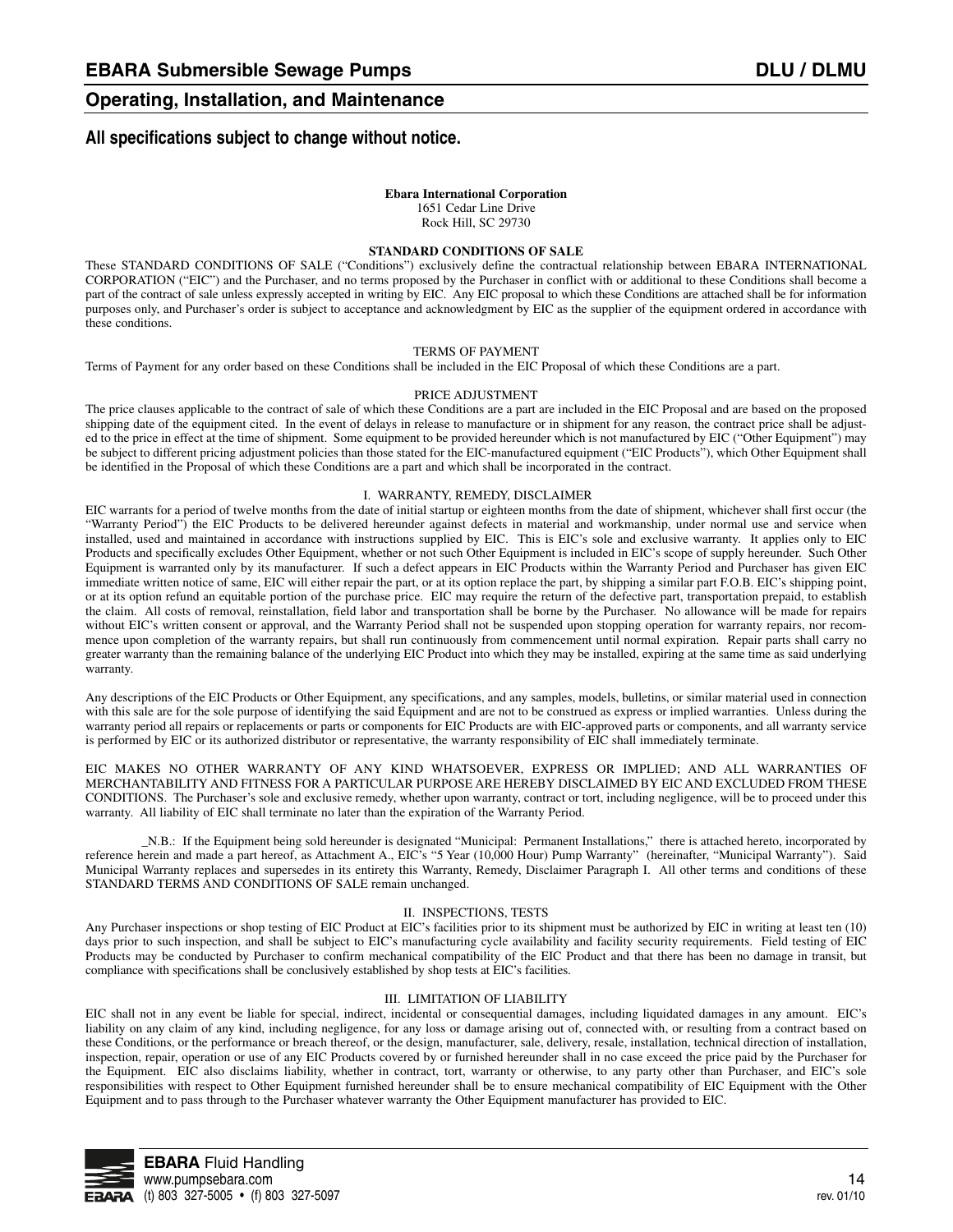#### IV. SHIPPING DATES/FORCE MAJEURE

The time for shipment given herein is approximate and is estimated from the date of receipt of order with complete manufacturing information and approval of drawings as may be necessary. EIC shall not be liable for any loss or damage for delay or non-delivery due to the acts of civil or military authority, acts of the Purchaser or by reason of "force majeure", which shall be deemed to mean all causes whatsoever not reasonably within the control of EIC, including, but not limited to, acts of God, war, riot or insurrection, blockades, embargoes, sabotage, epidemics, fires, strikes, lockouts or other industrial disturbances, delays of carriers and inability to secure materials, labor or manufacturing facilities.

#### V. PAYMENTS

The prices quoted herein are specified in U.S. Dollars and shall be payable to EIC free of all exchange, conversion and collection fees or charges. Pro rata payments shall be made for partial shipments. If shipment is temporarily suspended or postponed at the Purchaser's request, or prevented per paragraph IV., above, then all dates of payment based on date of shipment shall relate instead to the date of completion of manufacture. Letters of credit or other credit instruments established for the Equipment specified herein shall provide for such payment on completion of manufacture where shipment is prevented or postponed under such circumstances. In the event delay in shipment is requested by Purchaser, all costs and risk of storage and reinspection to make Equipment ready for shipment shall be borne by Purchaser. When in the opinion of EIC the financial condition of the Purchaser renders it prudent, EIC may require cash payment or satisfactory security before shipment. Interest at the highest legal rate permitted, not to exceed one and onehalf (1 1/2%) percent per month, will apply to all invoices not paid when due.

#### VI. CHANGES AND DRAWINGS

EIC reserves the right to change or modify the design and construction of Equipment and to substitute materials of construction. Such changes, modifications or substitutions, however, shall not affect EIC's commitment to Purchaser to provide Equipment in accordance with specifications as accepted by EIC. If drawings are furnished, they are submitted to show general style and arrangement of the Equipment offered.

#### VII. CANCELLATION, SUSPENSION, TERMINATION FOR CONVENIENCE OF PURCHASER

The Purchaser may terminate this order for the convenience of the Purchaser at any time upon written notice and payment to EIC of cancellation charges as shall be specified by EBARA, which charges may include reasonable anticipated profits and unabsorbed burden costs for EIC. EIC shall use its best efforts to mitigate these latter costs to Purchaser, but shall be under no obligation to act to its overall detriment thereby.

If EIC's performance of the work is delayed for a period of more than three (3) months either by reason of the request or acts of the Purchaser, acts of civil or military authority or by "force majeure," upon removal of the cause of any such delay EBARA's performance shall be resumed, delivery will be rescheduled, and the purchase price shall be adjusted to that in effect at the time of resumption of performance, as may then be notified by EIC to Purchaser. If Purchaser is unwilling to accept the adjustment price and/or projected delivery date, he may cancel his order by giving written notice thereof to EIC within ten (10) days after EIC's notification. In such event, Purchaser shall be liable for payment of reasonable cancellation charges as specified by EIC, but such charges shall be equitably determined, based on the reason for such termination and EIC's reasonable ability to reutilize such terminated Equipment. In no event shall EIC be liable hereunder for cover or other consequential damages.

#### VIII. RISK OF LOSS, SECURITY

The Purchaser shall bear all risk of loss of or damage to the Equipment after delivery to EIC's transportation facility at shipping point. Purchaser agrees that EIC shall retain a security interest in the Equipment only until the purchase price has been paid, and Purchaser agrees to perform all acts necessary and/or require to perfect and assure EIC's security interest.

#### IX. TAXES, DUTIES, FREIGHT

The Purchaser shall pay to EIC, in addition to the purchase price, the amount of all Customs duties, fees and charges, Sales, Use, Privilege, Occupation, Excise or other taxes, Federal, state, local, or foreign, which EIC may be required to pay in connection with furnishing Equipment or services to the Purchaser. Purchaser shall also be responsible for payment of all transportation charges, including such increases in cost as may be imposed from rate changes between the time of quotation and shipment, and any additional costs required by changes in Purchaser's shipping requirements.

#### X. DISPUTES

The parties shall use their best efforts to resolve any disputes amicably, in realization that costs associated with litigation of differences may be disproportionate to the matter in dispute. Should amicable resolution prove unsuccessful, the parties hereby consent to the jurisdiction of the Nevada Courts and the application of Nevada laws, rules and regulations in adjudication of any such dispute. By mutual agreement the parties may elect to submit any dispute to binding arbitration in lieu of litigation, in which event such arbitration shall be conducted in Reno or Carson City, Nevada before the American Arbitration Association in accordance with its Rules of Conciliation and Arbitration and applying the laws of the State of Nevada. Each party shall bear its own costs of arbitration.

#### XI. MISCELLANEOUS

In the event any of the Conditions herein is determined to be legally unenforceable, such Condition shall be deemed severed from these Conditions, and the balance shall be remain in full force and effect. In the event, however , that such severing materially alters the nature of the relationship between the parties hereto, then at the option of EIC the contract of sale of which these Conditions are a part may be terminated for the convenience of EIC, and an equitable adjustment shall be made for any funds previously paid by Purchaser for which Equipment has not yet been shipped.

These Conditions constitute the entire agreement relating to Conditions of Sale between the parties hereto, and all previous negotiations, discussions and agreements are deemed merged into and superseded by these Conditions.